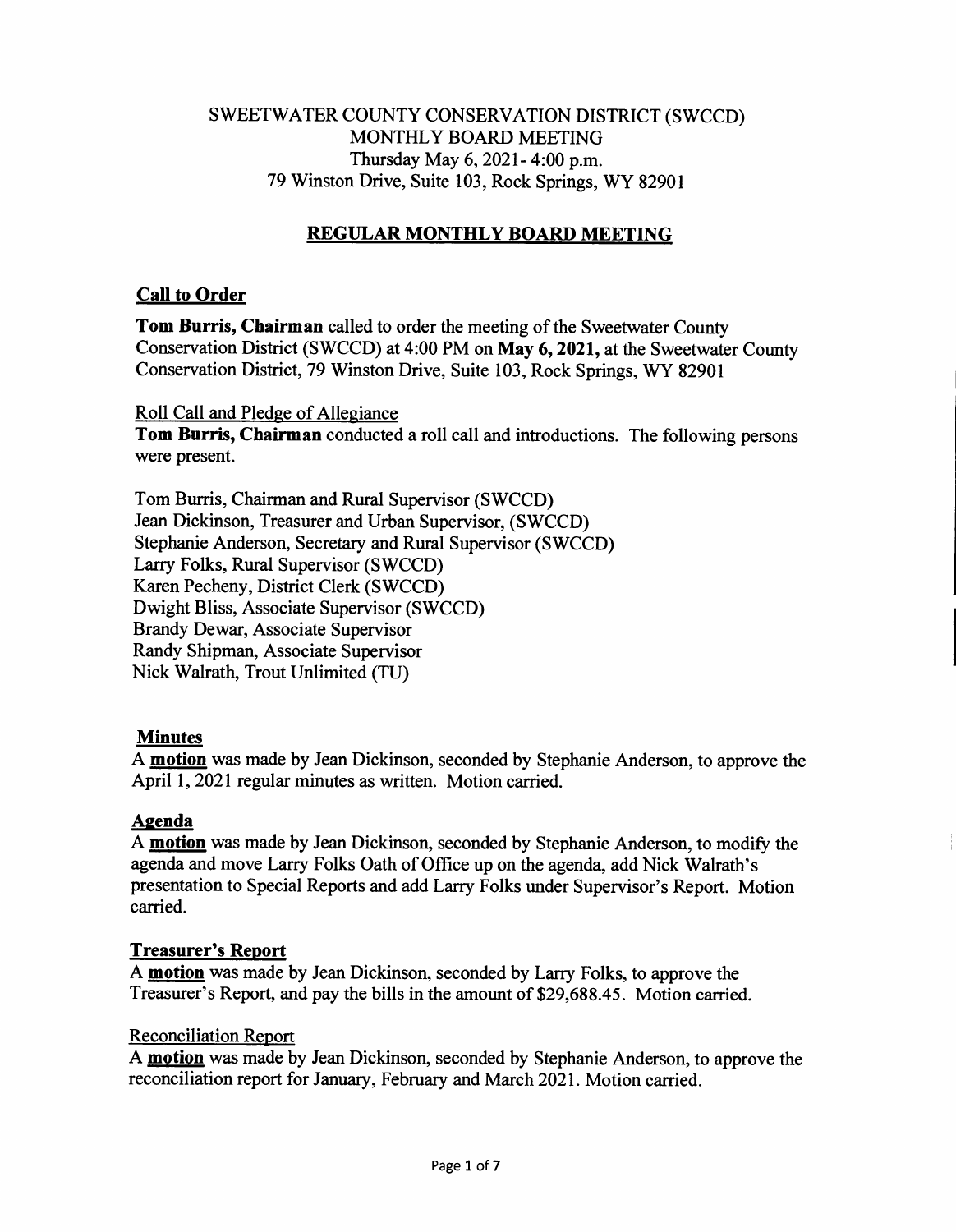## **Department of Audit**

**Staff will be working on the FY 2022 proposed budget to the state. Budget is due June 1.** 

**A motion was made by Jean Dickinson, seconded by Stephanie Anderson to submit the budget to the State and county. Motion carried.** 

**Staff will contact the Board regarding any county budget workshops.** 

**The SWCCD Budget Hearing will be held on Wednesday, July 14, at 10:00 a.m. Staff will send out a reminder.** 

### **Oath of Office Larry Folks**

**Dickinson read the letter from the Wyoming Department of Agriculture to approve the appointment of Larry Folks to the Sweetwater County Conservation District Rural Supervisor position.** 

**Larry Folks read the Oath of Office. Staff will notarize and send to the County and Wyoming Department of Agriculture.** 

## **Special Reports**

## **Nick Walrath, Trout Unlimited**

**Gave an update on the Green River Scots Bottom Project and grant deadlines. (Green River Urban Habitat Improvement Project — anticipated construction by August 2022). The project will not be able to meet the December 31, 2021 deadline and the District will need to send a letter to small water informing them the project will not be completed. Staff will send the letter to the Wyoming Water Development Office. If the District moves forward with another application, the project will need to be submitted as "shovel**  ready."

**Trout Unlimited (TU) is partnering with NRCS and would like to do some irrigation structure improvements and beaver dam analogs on Trout Creek. (Private land) TU is looking at applying for 319 money for projects. Walrath said the listing on Trout Creek will be for sediment. (private ground).** 

- **Trout Creek Project DEQ Study 2017 -2018 (Draft) Final to come out in 2020.** 
	- **The lowermost 4.7 miles of Trout Creek (about the uppermost active headcut downstream to Sage Creek) was not attaining state surface water quality standards protective of aquatic life due to excess sediment caused by physical instability of the channel. The sources are identified as historical anthropogenic activities and natural events (fire and flood).**

 $\ddot{\phantom{a}}$ 

**• The remaining 9.1 miles of Trout Creek was attaining state surface water quality standards protective of aquatic life** 

**Partnering with the Green River FFA and Expedition Academy students on starting seedlings and establishing roots in water, testing what trees will work best for planting in the fall.** 

**Walrath is looking at partnering with the Farson FFA group about building another hoop house in Farson and establishing willows.**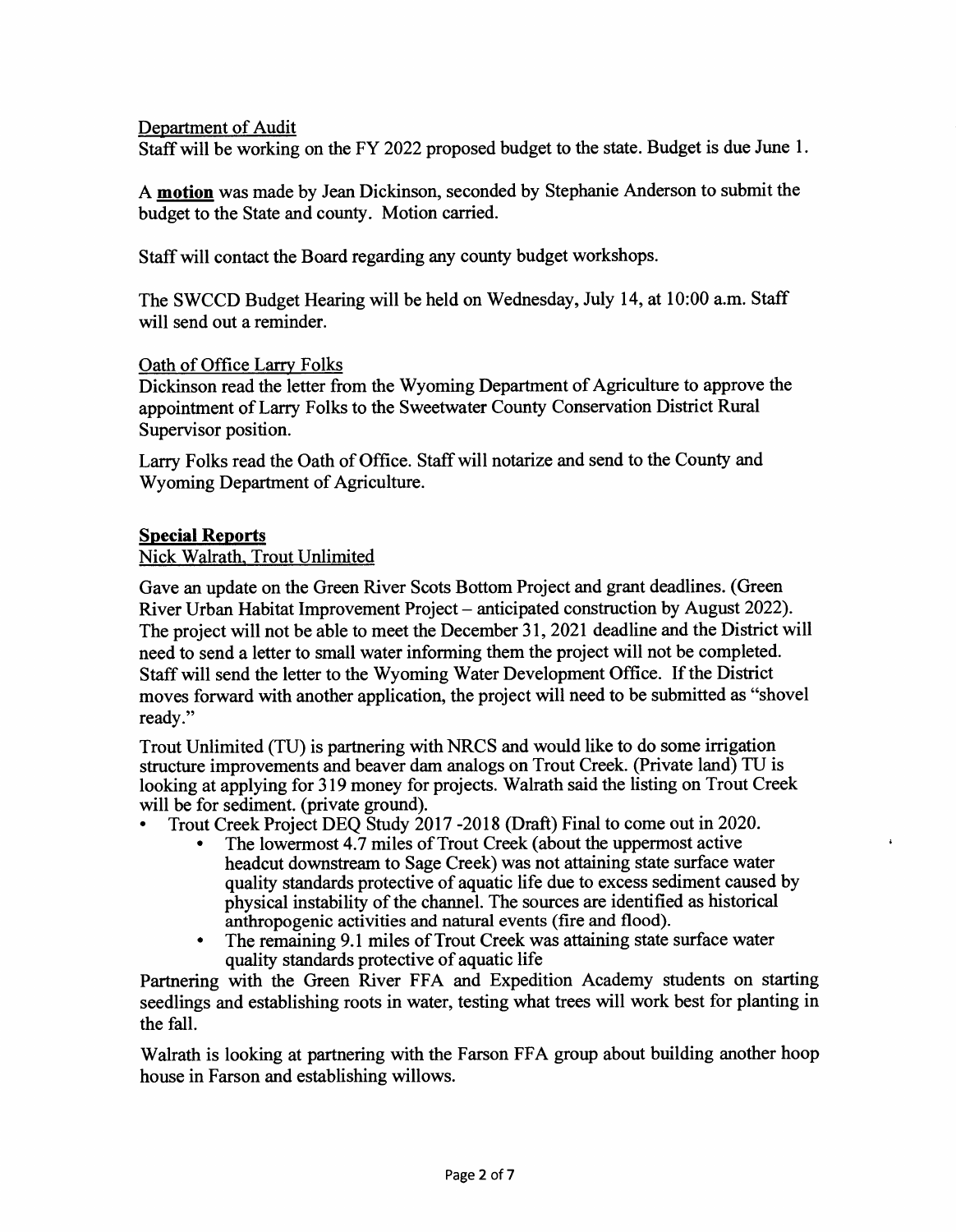**Burris mentioned the Farson FFA research project on establishing different varieties of trees and suggested they meet with the school before the end of the school year. Staff will send Walrath the Farson contact information.** 

**Hillary Walrath, NRCS partner, is working on the Henry's Fork Project regarding fish and irrigation structure passages. There are five diversions she is working on in Sweetwater County, six in Uinta County and two in Utah. The designs will be done this year with construction to start this fall or next year. Hillary could come and give** *an*  **update to the Board.** 

#### **Jeff Lewis (written report)**

#### **Conservation Planning**

 $\ddot{\phantom{a}}$ 

Courtney and I were out at the Ramsey Ranch on April 30<sup>th</sup>. We are trying to give **Jackson some options on FSA programs and NRCS programs for him to consider for long term improvements to Gooseberry Creek riparian area and for possible irrigation improvements. Trout Unlimited and USF&W are working on some projects with Ramsey on Trout Creek.** 

Lewis will be meeting with Pete Arambel on Monday, May 10<sup>th</sup>, to look at some **irrigation projects up by Boulder** 

**Farm Bill Activities** 

**Currently applications are being reviewed and approved** 

**Meetings Coming Up** 

**A local workgroup meeting needs to be scheduled. The State Technical committee**  meeting is scheduled for June 22<sup>nd</sup> (virtual meeting)

### **Staff Coordination**

**Courtney is working on 2021 applications** 

I will be on leave from May 17 to May 28<sup>th</sup>. Courtney will be acting for me while I'm on **leave.** 

### **Project Activities**

**Helped Hillary Walrath with the RCCP proposal for replacing 39 rock diversions (pushup dams) on the Henrys Fork. Still waiting to hear if it was accepted/approved. No meetings attended since we got shut down a year ago other than internal meeting via the internet.** 

#### **Associate Supervisors**

**Brandy Dewar, Associate Supervisor, thanked the Board for their letter of support to attend Casper College (remotely).** 

#### **Dwight Bliss, SWCCD Office Update and Discussion**

- **Reported on the moving schedule, timeline (behind schedule possible mid-June completion) and the layout of the office furniture.**
- **Mentioned staff was moving boxes to the new office.**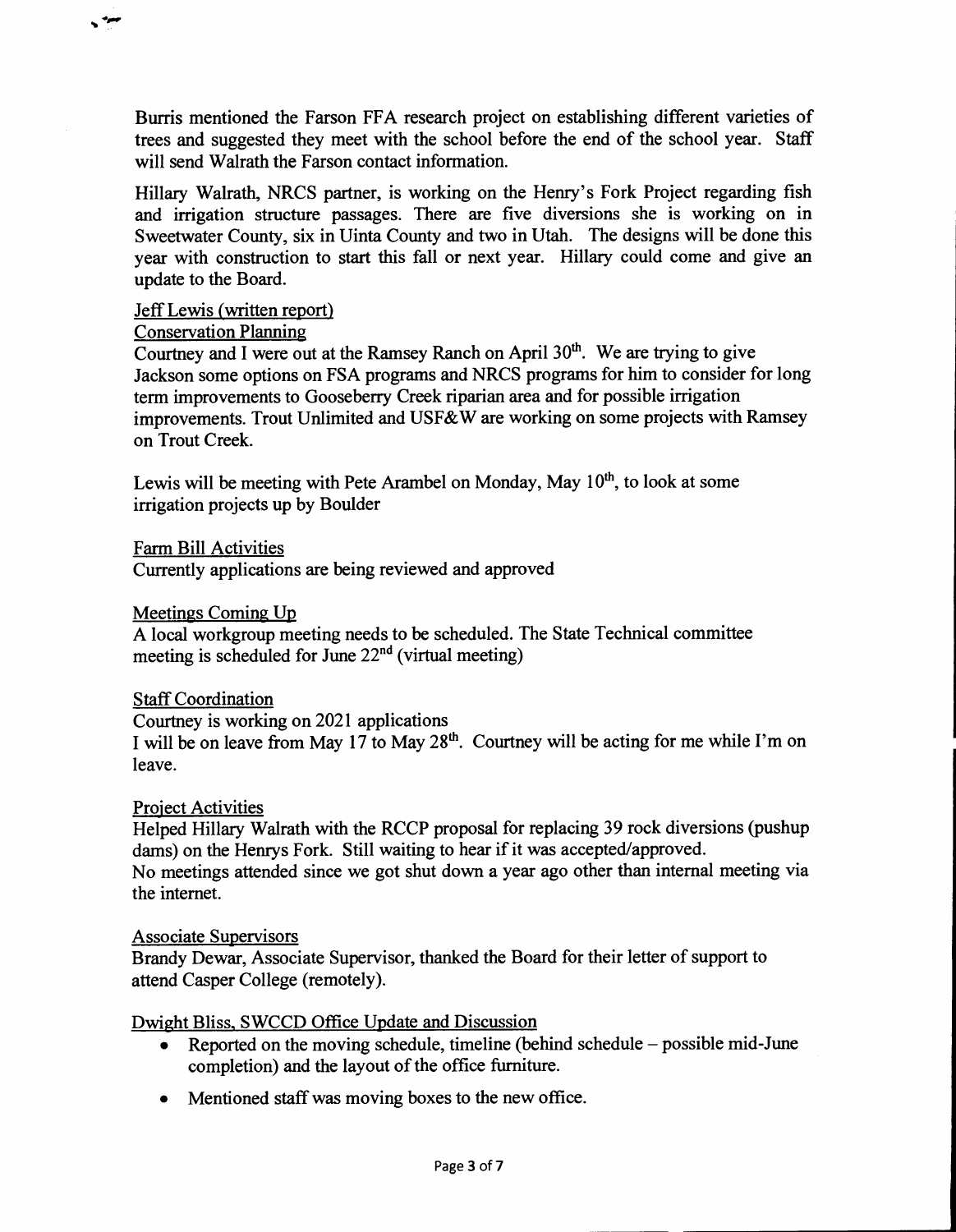# **Unfinished Business**

#### **Drop Structure Maintenance**

**Larry Folks gave an update on the drop structure and said there is some water going underneath the grout. Folks said he would like to be included in the D&D on the ground assessment. Staff will contact D&D.** 

#### **Bitter Killpecker Creek Watershed Advisory Group (BKWAG) Meeting**

**Tom Burris gave an update on the Bitter Killpecker Creek Watershed Advisory Group (BKWAG) meeting and reported there was very good participation from the City of Rock Springs regarding Bitter Creek. The city accepted a bid from Debernardi for the Bitter Creek Restoration—Segment 1 Project, in the amount of \$5,040,192.90.** 

**Resolution 2021-58 from the Rock Springs City Council Meeting 4-20-2021**  *"The project generally consists of reconstruction involving creek channel restoration and associated improvements along the Bitter Creek through Rock Springs: in-stream profile improvements including bed stabilization and natural drop structures; bank stabilization; revegetation and armoring; excavation to widen the south flood channel bank; sheet pile retaining wall; creek-side maintenance trail, access point trails and sidewalk; a 144- ft. pedestrian and utility bridge crossing the creek; a new parking lot and trailhead; recreational bike park of 2.2 acres; utility pipeline relocations for natural gas; grading; landscaping; and associated misc. work* 

#### **Community Enhancement Grants**

**The District received one application. After discussion.** 

**A motion was made by Jean Dickinson, seconded by Stephanie Anderson, to approve the Community Enhancement Grant application in the amount of \$3,848.41 from the Farson-Eden Middle / High School and The Little Sandy FFA. Motion carried.** 

### **New Business**

**Small Water Project Update** 

# **Wyoming Water Development Office (WWDO) — Small Water Program Projects Staff gave an update**

- **1. Francis Ditch Check Structure Rehabilitation**
- **2. Francis Ditch Diversion Structure Rehabilitation**
- **3. Francis Ditch Drop Structure Rehabilitation**

**Three projects are ready to go to final payment for the Francis Ditch Projects after notification of a 40-day NOTICE OF ACCEPTANCE OF AND FINAL PAYMENT The Board scheduled a June 24 meeting to pay the final payment from small water. Staff will send out a reminder to the Board and advertise the meeting.** 

**SWC Draft Resolution regarding Oil and Gas Moratorium The Board reviewed the draft resolution. No action was taken.**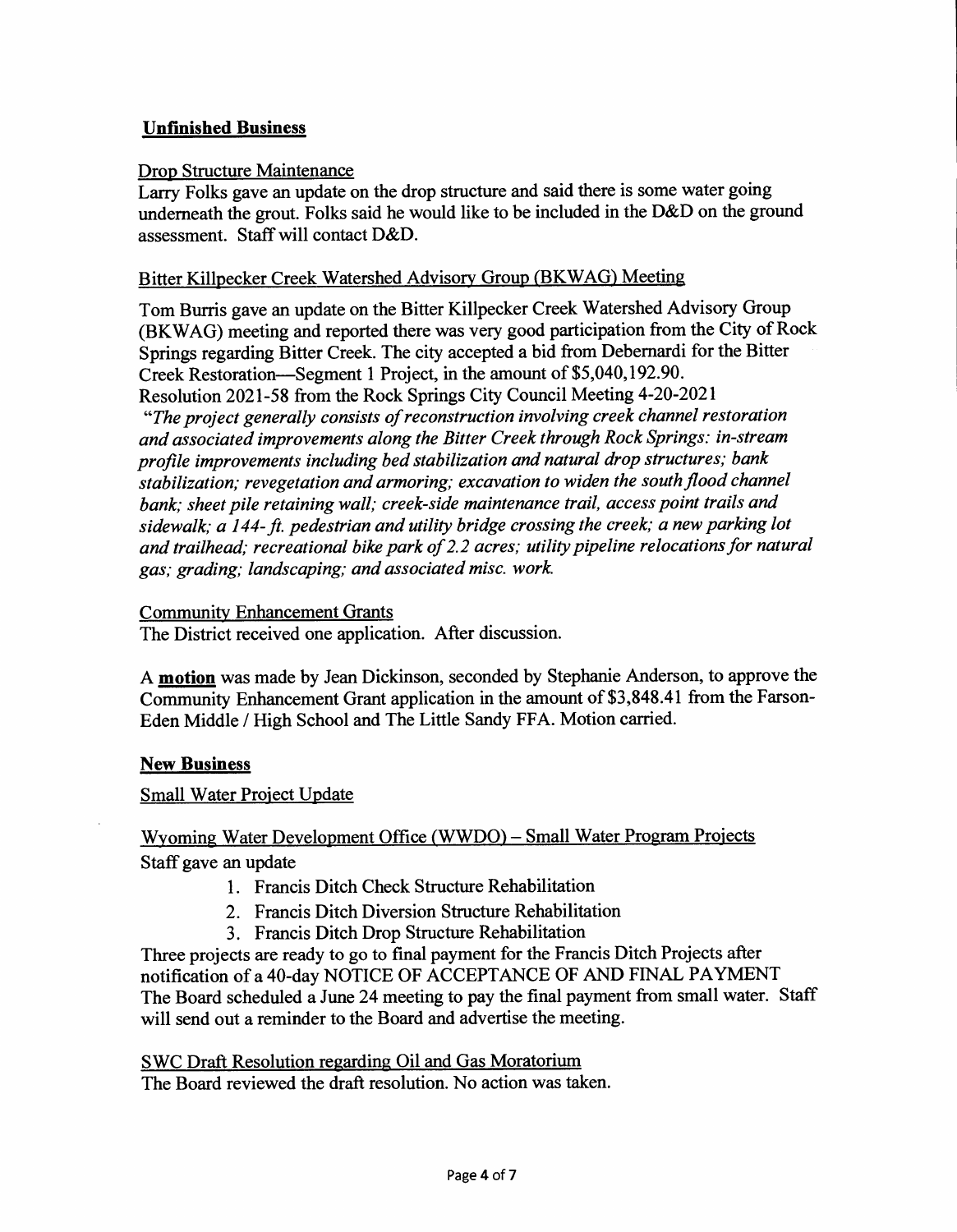# Insurance Renewal — May open for Delta Dental

May is open enrollment for Delta Dental, there is a six-month waiting period for all new employees and supervisors.

### Schedule Local Work Group Meeting

The Board scheduled a Local Work Group Meeting at 3:00 p.m. on Wednesday, June 9. Staff will advertise the meeting and send out email invitations. (Location to be determined)

### **Supervisors Reports**

# **Tom Burris**

- **Attended the Bitter Killpecker Creek Watershed** Advisory Group (BKWAG) Meeting.
- Attended the Coalition of Local Governments (CLG) meeting in Kemmerer.
- Burris helped with the tree delivery day that was held on April 27.
- Burris will send a draft letter out to the Board for review. The letter will be addressed to Governor Gordon. Burris commented the letter will be in line with our Land Resource Use Plan & Policy (LRUPP). The District supports the Governor in his efforts to push back on Washington policies that are impacted our local economies. Burris spoke with Hunter Petsch with the Wyoming Association of Conservation Districts.

# Jean Dickinson

- Attended the Coalition of Local Governments (CLG) meeting in Kemmerer.
- Reviewing the Environmental Assessment from the Rock Springs and Rawlins Field Offices proposed wild horse gather. Comments were due April 30, 2021.

### Stephanie Anderson

- Anderson reported on the Forest Service native, genetic, tree stocking system. The Forest Service harvests native seeds and has nurseries that keep the seeds. The seedlings can be ordered and the process takes about a year and a half. Anderson was approached by a Girl Scout group regarding tree plantings.
- Attended the Flaming Gorge Working Group and the message was the snowpack is about 85% of normal in the Upper Green River Basin. Anderson reported we should see a different spring release.
- Attended the Wyoming Landscape Conservation Initiative (WLCI) meeting and said they have received quite a bit of funding from the BLM State Office.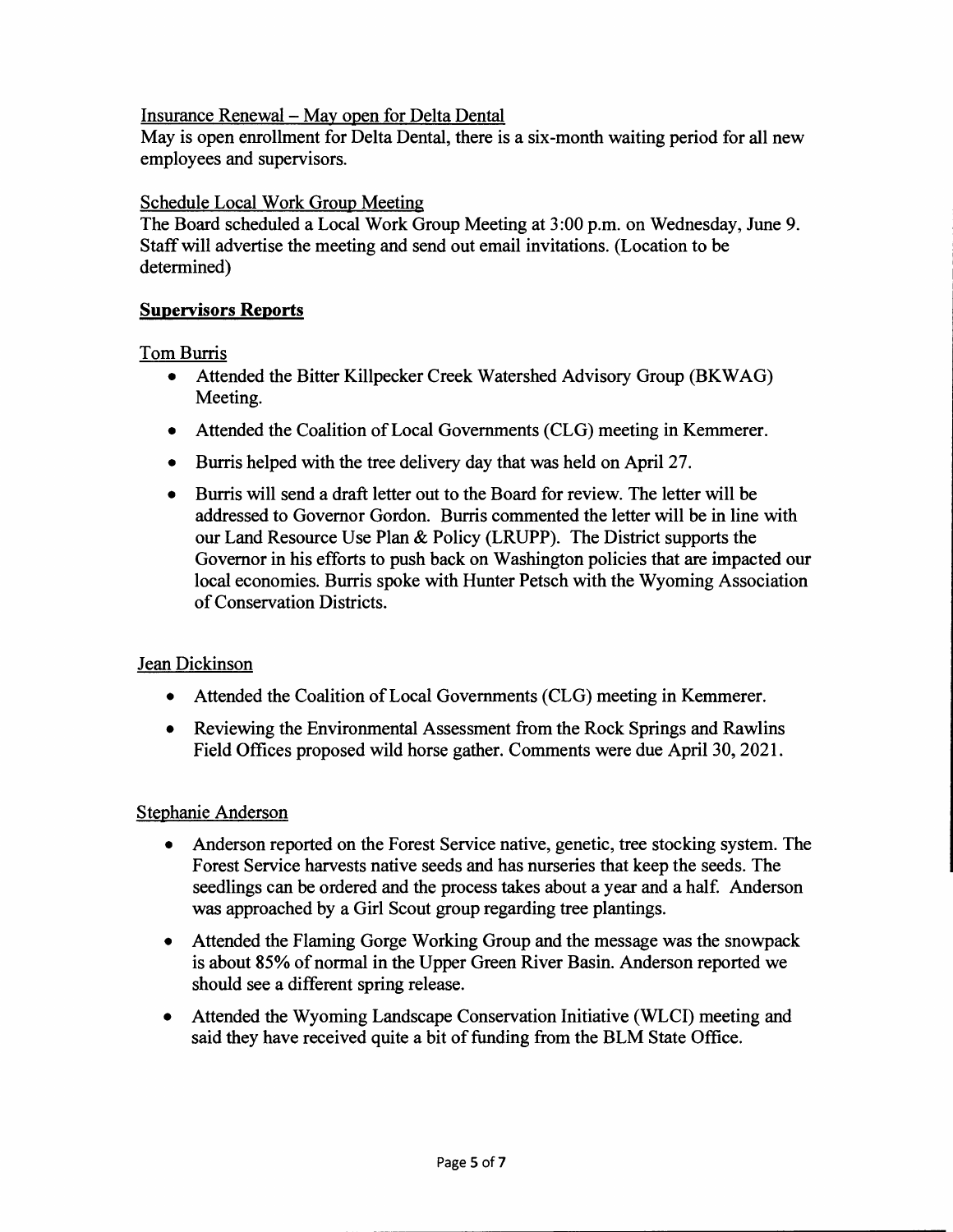# **Larry Folks**

- **Reported on and attended the Bitter Killpecker Creek Watershed Advisory Group (BKWAG) Meeting.**
- **Folks would like to be included in the Drop Structure maintenance visit with D& D.**

# **Staff Reports**

# **Karen Pecheny**

- **Attended the Bitter Killpecker Creek Watershed Advisory Group (BKWAG) Meeting.**
- **Submitted the SWCCD Budget to Sweetwater County for fiscal year 2022. The budget was due Friday April 10, at noon. Staff is continuing to work on the State Budget to the Wyoming Department of Audit, the budget is due by June 1.**
- **The tree delivery day was held on April 28, at the Sweetwater Events Complex. The District sold 1,122 trees.**
- **Staff distributed information and seedling trees at the "Trees for Recycling" event that was held on May 1.**
- **Staff is continuing to work on the office move, packing the office, contacting IT, phone and electrical contractors.**

# **Joshua Coursey, At-Large Supervisor Resignation**

**Staff received the letter of resignation from At-Large Supervisor Joshua Coursey. Tom Burris read aloud Joshua Coursey's resignation letter and the Board will accept the resignation letter from Joshua Coursey. Staff will advertise the position.** 

**A motion was made by Jean Dickinson, seconded by Stephanie Anderson, to accept the resignation and advertise the At-large position. Motion carried.** 

# **Information and Education**

**WDA Comment Letter - BLM Proposed Wild Horse Gather The information was included in Supervisor packets.** 

**WACD Comment Letter - EO Tackling Climate Crisis at Home and Abroad The information was included in Supervisor packets. The information will be sent to Michele Irwin at her request.** 

**2021 WACD Annual Convention The convention will be held in Cody November 29-December 1.**